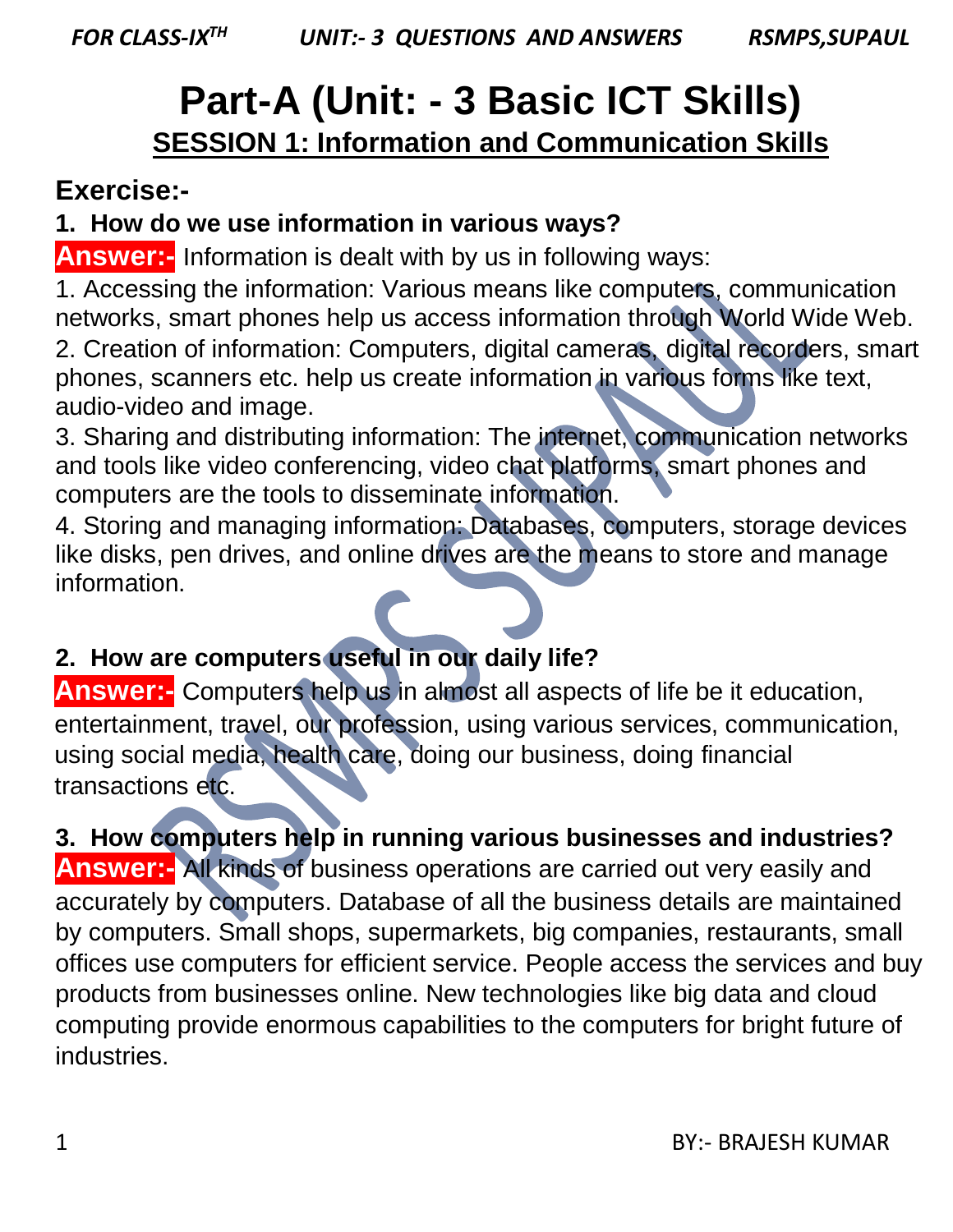#### **4. Why ICT skills are necessary for us in today's world?**

**Answer:-** World around us is impossible to believe without the presence of computers. To survive in our trade and profession, we must have necessary ICT skills. Information and communication technology skills make our lives easier by easing our tasks up to greater extent. Availing a domestic service, booking travel tickets, hotel room and flights, ordering food, finding a location using GPS, interacting with people, instant communication are the part of our daily life. It also helps us remain competitive in our career.

## **SESSION 2: - Computer System**

## **Exercise:-**

## **1. What is the role of input and output devices in a computer system?**

**Answer:-** Input devices are used to feed input to the computer in different forms like clicking on command with the mouse, typing data through keyboard, scanning image using scanner, feeding video through a web camera and recording audio with microphone.

Output devices generate result of processing in various forms like text, image and video on monitor, hard copy print by printer, maps by plotter, and audio through speaker.

#### **2. List differences between primary and secondary memory.**

**Answer:-** Primary memory is usually not permanent. It loses data once power is switched off while secondary memory is permanent storage. Storage capacity of primary memory is very less as compared to permanent memory which can store data in bulk form. Primary memory is less expensive than permanent memory.

## **3. How is RAM different from ROM?**

**Answer:-** RAM is main working memory of the computer. It stores the working data of the user as long as computer is powered on while ROM contains permanent instructions. RAM is Read/Write memory as data can be read and written on it while ROM is Read only memory. Storage capacity of RAM is higher than that of ROM. RAM is upgradable.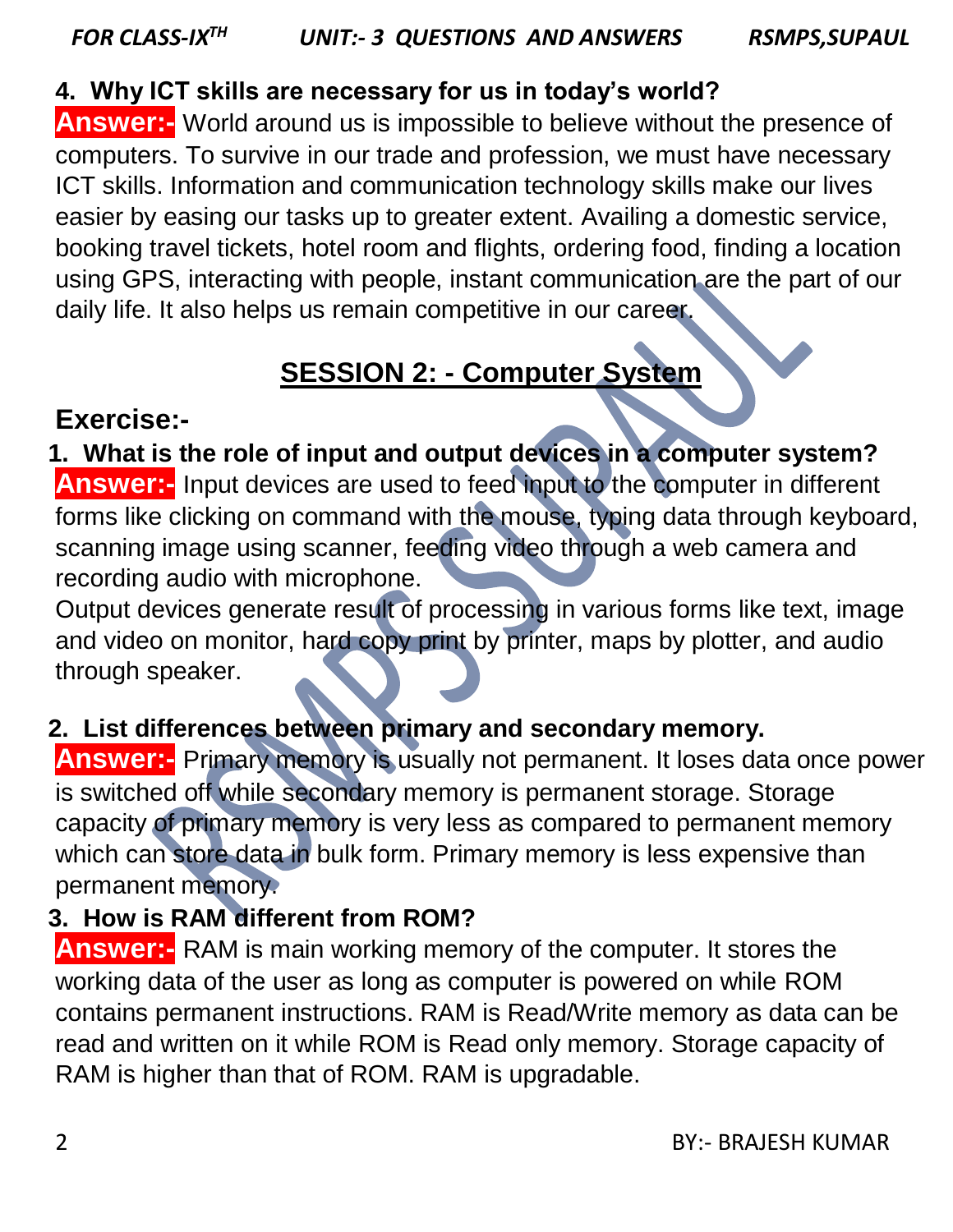**Answer:-** In addition to standard devices that form the actual computer system for standard input, output and processing operations there are additional devices which extend the functionality of a computer system such as printing out the content (printer), transmitting messages over network (modem), scanning images (scanner), recording voice and video (microphone and web camera).

## **5. Describe any 5 peripheral devices.**

**Answer:-** 1. Printer: It prints out the hard copy of the documents and images over variety of medium like paper, plastic sheets etc. Ranging from a simple desk jet printer to industry line printer used to print banners and posters, printers come in a wide variety to cater to various printing needs of various industries.

2. Scanners: This device is used to scan documents and store them in the computer for later use. A flatbed scanner can scan whole sheets of documents while handheld scanners are useful for quick scanning of a part of a document like a few lines or an image.

3. Speakers: Speakers are used to generate sound. They convert analog electric signals into air vibrations. Speakers are used to listen to music and sounds on the computer.

## **6. Describe the functioning of processing unit.**

**Answer:-** A CPU consists of Arithmetic and Logic Unit (ALU) and Control Unit (CU).

1. Arithmetic Logic Unit (ALU): The ALU performs all arithmetic operations and logic operations. Logic operations test various logical conditions encountered during processing and different actions to be taken.

2. Control Unit (CU): It coordinates the components of a computer system. The control unit manages the execution of program instructions by fetching instructions from memory, parsing those instructions as necessary and then scheduling the appropriate hardware components to act on those instructions.